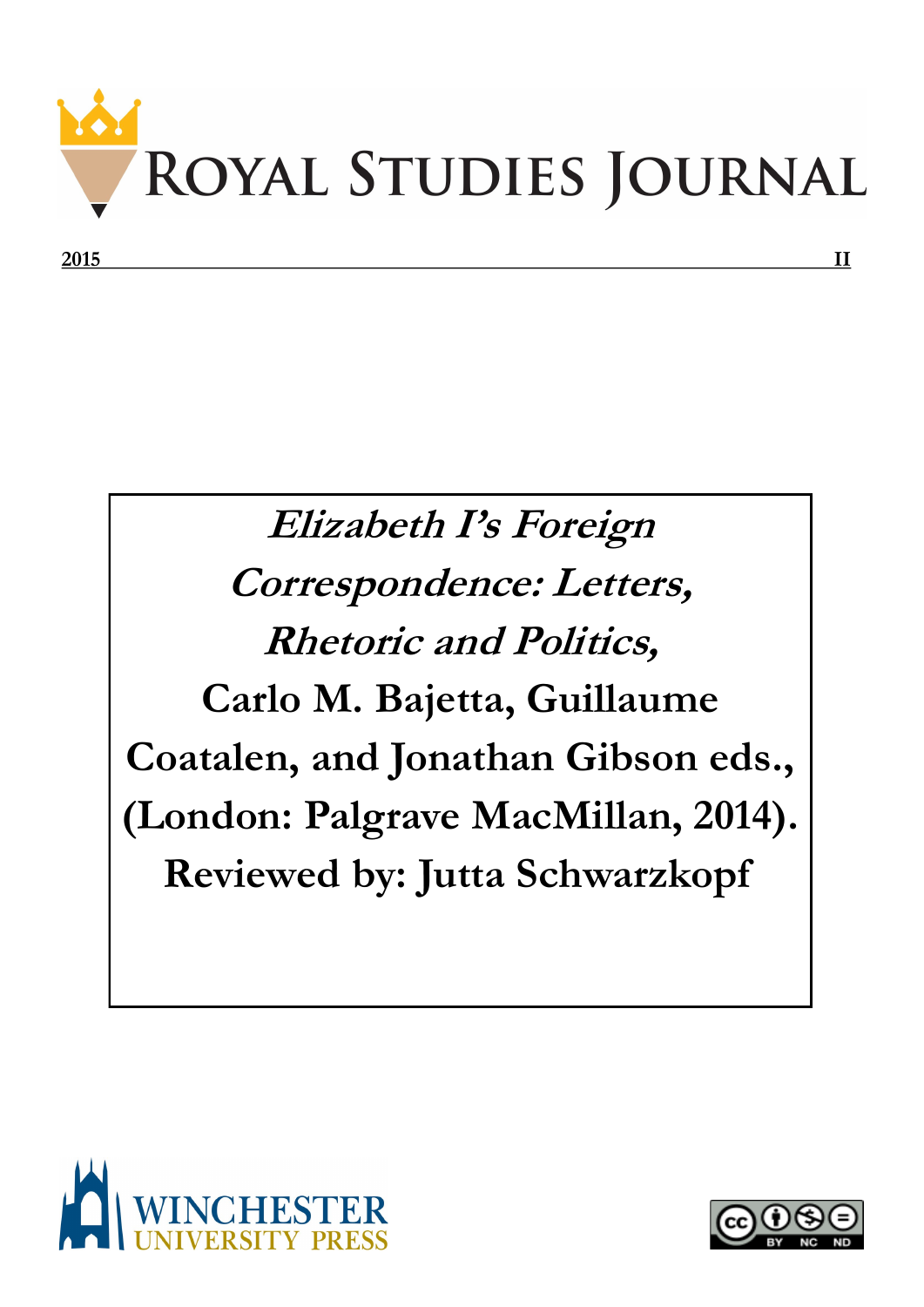*Elizabeth I's Foreign Correspondence: Letters, Rhetoric and Politics*. By Carlo M. Bajetta, Guillaume Coatalen, and Jonathan Gibson eds. London: Palgrave Macmillan, 2014. ISBN: 9781137448415. vii + 269 pp. 456.50.

 $\bigoplus$ orrespondence was crucial to the running of early modern government, and Elizabeth I's is no exception. Nevertheless, for the queen's foreign correspondence, fundamental to establishing and maintaining diplomatic relations, historians have largely relied on the summaries and partial transcriptions readily available in printed sources. George B. Harrison included in his *Letters of Queen Elizabeth* (1935) translations, though no originals, mainly of the queen's letters in French. Conversely, *Elizabeth I: Autographs* (2003) contains a number of letters by the queen in the original French, though no translations were provided. In her *A Monarchy of Letters* (2012), Rayne Allinson has been the first seriously to engage with the queen's foreign correspondence by analysing the letters exchanged between Elizabeth and a range of foreign rulers in the early years of her reign. Her research is now complemented by the present volume, the contributions to which deal with Elizabeth's letters to Francis, Duke of Anjou, Emperor Maximilian II, the Protestant princes of the Holy Roman Empire, the Emperor of China, and, for an Anglophone perspective, the Earl of Essex in Ireland, thus spanning her entire reign.

Angela Andreani analyses the collaborative process and the personnel involved in producing Elizabeth's foreign correspondence. She has compiled a list of seven stages a letter would pass through from draft to final version. Guillaume Coatalen and Jonathan Gibson analyse six letters to the Duke of Anjou, written during the marriage negotiations with Elizabeth. All in the queen's hand, i.e. composed without the interference of any court official, their particular quality lies in their making accessible the queen's intimate, though not necessarily genuine, voice. The letters are reproduced in the French original, followed by English translations, indicating the many changes and corrections Elizabeth made to each, which testifies to the extreme care she took over their wording. They reveal the queen struggling to make up her own mind about the match. Jonathan Gibson then analyses the physical features of the same set of letters, exploring their material textual practices to which specific meanings were attached, such as the type of paper or the particular handwriting style used. The letters belong to the early modern genre of familiar letters, always handwritten by its author, expressing affect and intimacy, a genre often used by Elizabeth in her foreign correspondence, in which she transposed the personal onto the political. Letters employing affective rhetoric and circulating in political circles, while meeting recipients' expectations of this kind of rhetorical engagement, were simultaneously understood to contain a certain degree of hypocrisy.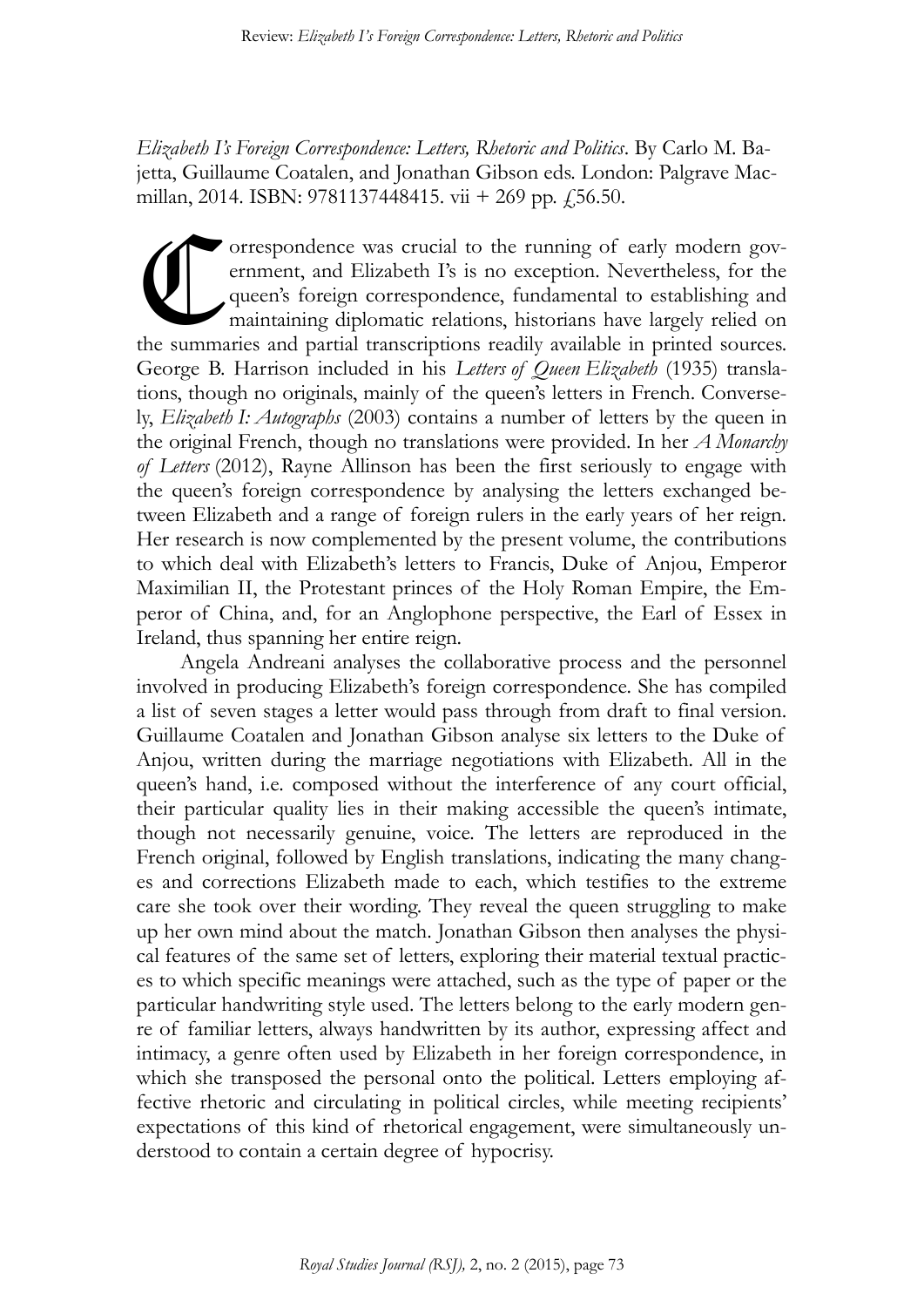This made the use of the genre in letters to Anjou problematic, because Elizabeth's genuineness in the marriage negotiations was questionable.

In the next chapter, Alessandra Petrina finds her doubts about the praise heaped upon Elizabeth's command of foreign languages, coming as it did from interested parties, such as her tutors, refuted by more independent witnesses. Elizabeth's uncommon ability to learn and speak foreign languages shows in the high standard of her Italian. An important element in her selfrepresentation was her use of foreign languages, which was intended to buttress her supreme authority, making up for the drawbacks of her gender (109). Then, Carlo Bajetta analyses Elizabeth's holographs to Emperor Maximilian with a particular view to her linguistic proficiency and her practice of composition. Her choice of Italian rather than standard diplomatic Latin or Spanish, the language Maximilian used in his letters to her, indicates her wish to establish an intimate rapport with him. The three letters are reproduced in the different stages in which they have been preserved, followed by translations into English. In another chapter, Gianmario Raimondi assesses the quality of the Italian in Elizabeth's letters to Maximilian. It conforms to the principal model of sixteenth-century Italian as well as showing a number of features consistent with the interlanguage anyone forms in the process of learning a foreign language. The Italian rhetoric of the letters to Maximilian is the focus of Giuliana Iannacaro's contribution. As an accomplished letter writer, the queen was able to choose from a wide range of letter writing modes as well as languages, making her foreign correspondence particularly effective. While the first two letters were written during the negotiations about a possible marriage with Charles, Archduke of Austria, in the third letter the queen had rejected the match. In the first two, Elizabeth trod a fine line between asserting herself as queen regnant of a country that was important and not to be belittled as Maximilian had done, and trying not to affront him. In the final letter, she rejected Maximilian's condition to the match, while trying to maintain friendly relations with Austria.

David Scott Gehring analyses Elizabeth's correspondence with the Protestant princes of the Empire, written in Latin and not reproduced in the volume, by setting them in their historical politico-religious context. The queen's language of religious diplomacy suggests that she was genuinely pan-Protestant. Yet Elizabeth's foreign correspondence was not confined to the Christian world. She is known to have addressed three letters to the emperor of China as part of her unprecedented attempts to establish diplomatic relations with non-Christian rulers. None of the letters to China reached its addressee, and Rayne Allinson analyses the only surviving one, which is reproduced in English in full. It emphasises commercial interests over any ideological imperatives and shows Elizabeth's fascination with a culture so different from her own.